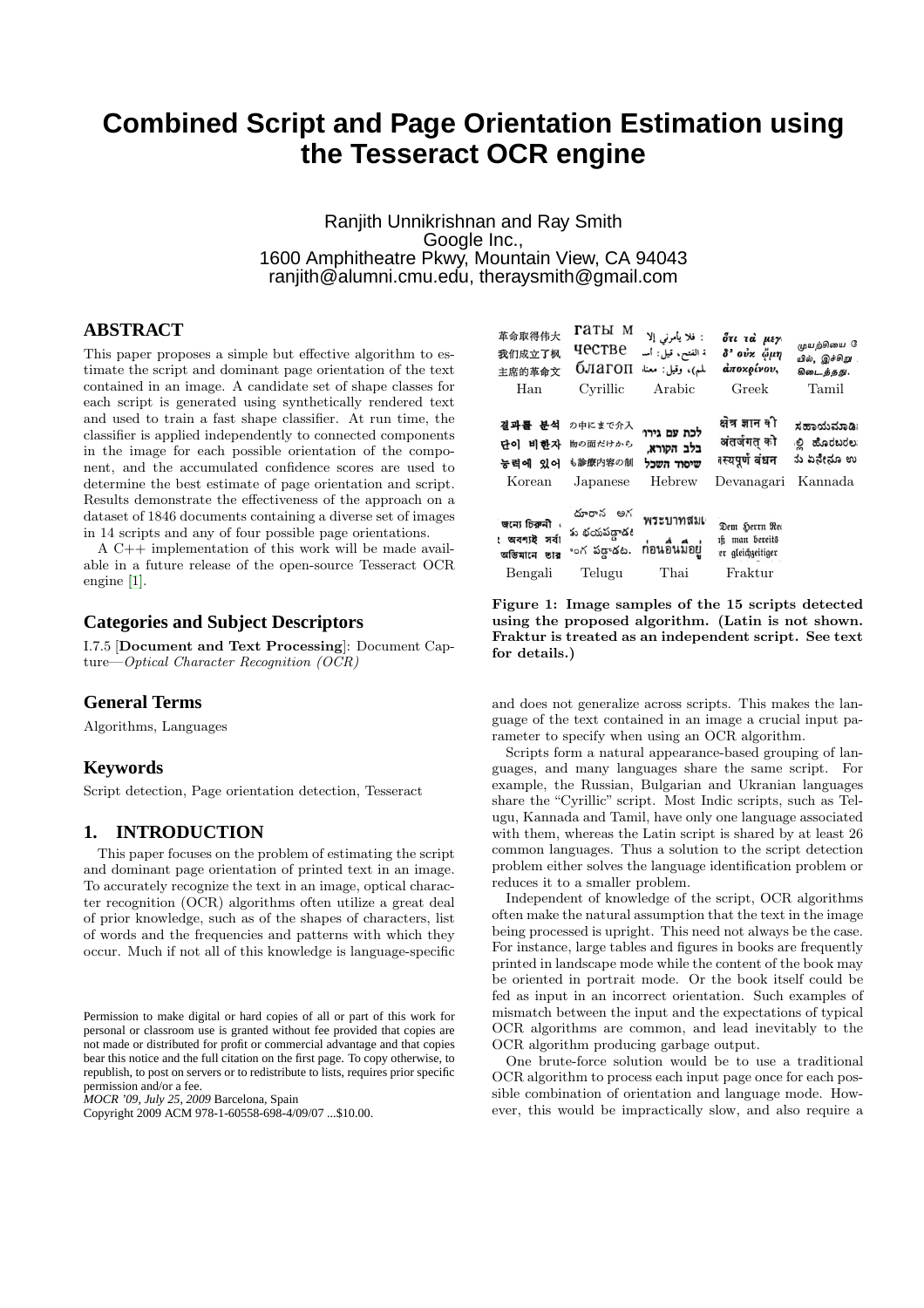separate procedure to determine validity of the text produced as output in each orientation-language configuration.

This paper proposes a simple but effective approach to estimate script and dominant orientation not only with high accuracy, but also in far less time than it would take to process the image even once using a traditional OCR algorithm. The solution scales well enough to distinguish between 14 scripts - Latin, Cyrillic, Greek, Hebrew, Arabic, Chinese (or Han), Japanese, Korean, Thai, Devanagari, Kannada, Tamil, Telugu and Bengali - spanning more than 40 languages, and also distinguish between Fraktur and non-Fraktur fonts.

### <span id="page-1-0"></span>**1.1 Related work**

Past approaches to solve the script detection problem may be grouped to three broad categories. The first may be referred to as "global" or texture-based approaches. Algorithms in this category compute discriminative features on blocks of text using image filters to determine patterns that are unique to the language or the script. Chaudhury et. al [\[2\]](#page-6-1) proposed using a frequency domain representation of projection profiles of horizontal text lines. Busch et. al [\[3\]](#page-6-2) present an extensive evaluation of a broad number of texture features, including projection profiles, Gabor and wavelet features and gray-level co-occurrence matrices for detecting the script. This category of approaches has the drawbacks of requiring large and aligned homogeneous regions of text in one script, and of the features in question often being neither very discriminative nor reliable to compute in the presence of noisy or skewed text.

The second category of approaches may be referred to as "local" or connected-component based. These utilize shape and stroke characteristics of individual connected components. Hochberg et. al [\[4\]](#page-6-3) proposed using script-specific templates by clustering frequently occurring character or word shapes. Spitz et. al [\[5\]](#page-6-4) construct shape codes that capture the concavities of characters, and use them to first classify them as Latin-based or Han-based, and then within those categories using other shape-features. Ma et al [\[6\]](#page-6-5) use Gabor-filters with a nearest-neighbor classifier to determine script and font-type at the word-level. Several hybrid variants of local and global approaches have also been suggested [\[7\]](#page-6-6).

The third category of approaches may be referred to as "text-based". Algorithms in this category work by processing the entire page with a traditional OCR engine using one or more "pilot" language modes and then use a separate procedure to analyze the statistics of the (potentially inaccurate) output to guess what language the original image text may have been in. This category of approaches cleverly utilizes the fact that although shape classifiers are predictably wrong when evaluated on classes they are not trained on, the errors they make tend to be repeatable. Hence processing an image of Arabic text in a Han language mode will give garbage text, but with a characteristic frequency of output characters. The statistics of the output text can then be analyzed to estimate the script of the input image. However, such techniques tend not scale very well to a large number of scripts/languages, and our experiments in Section [5](#page-4-0) show them to have lower accuracy than the approach proposed in this document.

# **2. APPROACH**

Our proposed approach falls into the category of "local" approaches and operates by classifying individual connected components independently. This strategy gives it the compelling advantages of not requiring word segmentation or text-line finding as a pre-processing step and of being able to work on small input images.

The basic idea behind the proposed approach is simple. A shape classifier is trained on characters (classes) from all the scripts of interest. At run-time, the classifier is run independently on each connected component (CC) in the image and the process is repeated after rotating each CC into three other candidate orientations  $(90^{\circ}, 180^{\circ} \text{ and } 270^{\circ} \text{ from}$ the input orientation). The algorithm keeps track of the estimated number of characters in each script for a given orientation, and the accumulated classifier confidence score across all candidate orientations. The estimate of page orientation is chosen as the one with the highest cumulative confidence score, and the estimate of script is chosen as the one with the highest number of characters in that script for the best orientation estimate.

The main difficulty with this strategy is the large total number of classes associated with all 14 scripts. The Han script alone has several thousands of characters in frequent use. In scripts such as Devanagari and Arabic, the shapes of letters can assume different forms depending on context, and unlike Latin, the letters can join to form single or multiple connected components. These properties of scripts combinatorially increase the total number of possible shapes, and since our approach requires associating a class (and script) to each connected component, the effective number of classes to train a shape classifier with can be impractically large. Once the set of possible shape classes has been identified for all the scripts, the problem then becomes that of how to choose a subset of these classes with which to train the shape classifier.

One possible approach to the problem of selecting representative classes for the scripts is through discriminative selection. This involves selecting shape classes in a script that have a high "distance" to classes from other scripts. This distance between any two shapes may be computed as a function of the classifier confidence when trained on one shape and evaluated on the other, or by directly embedding the shapes in an appropriate feature space.

We see two main problems with a discriminative approach to class selection. The first is that discriminative classes are not necessarily frequent. For example, suppose we choose the lower-case 'q' as a class for the Latin script as it does not share a shape similarity with any character from a different script. Given an image of text, the frequency with which the letter 'q' occurs will likely be small. Thus, given a strategy of classifying a randomly sampled set of connected components, the expected time to identify the script as Latin will be high. This limits the accuracy of the algorithm when the input image has little text.

The second problem arises from the observation that the performance of the overall algorithm depends not only on the accuracy of the classifier on the classes that are in the training set, but also on its behavior on shapes that the classifier has not been trained on. For example, assume the shape classifier is not trained on the shape of the character 't'. When given the shape of 't' as input, the ideal outcome is for the classifier to declare that the shape may be one of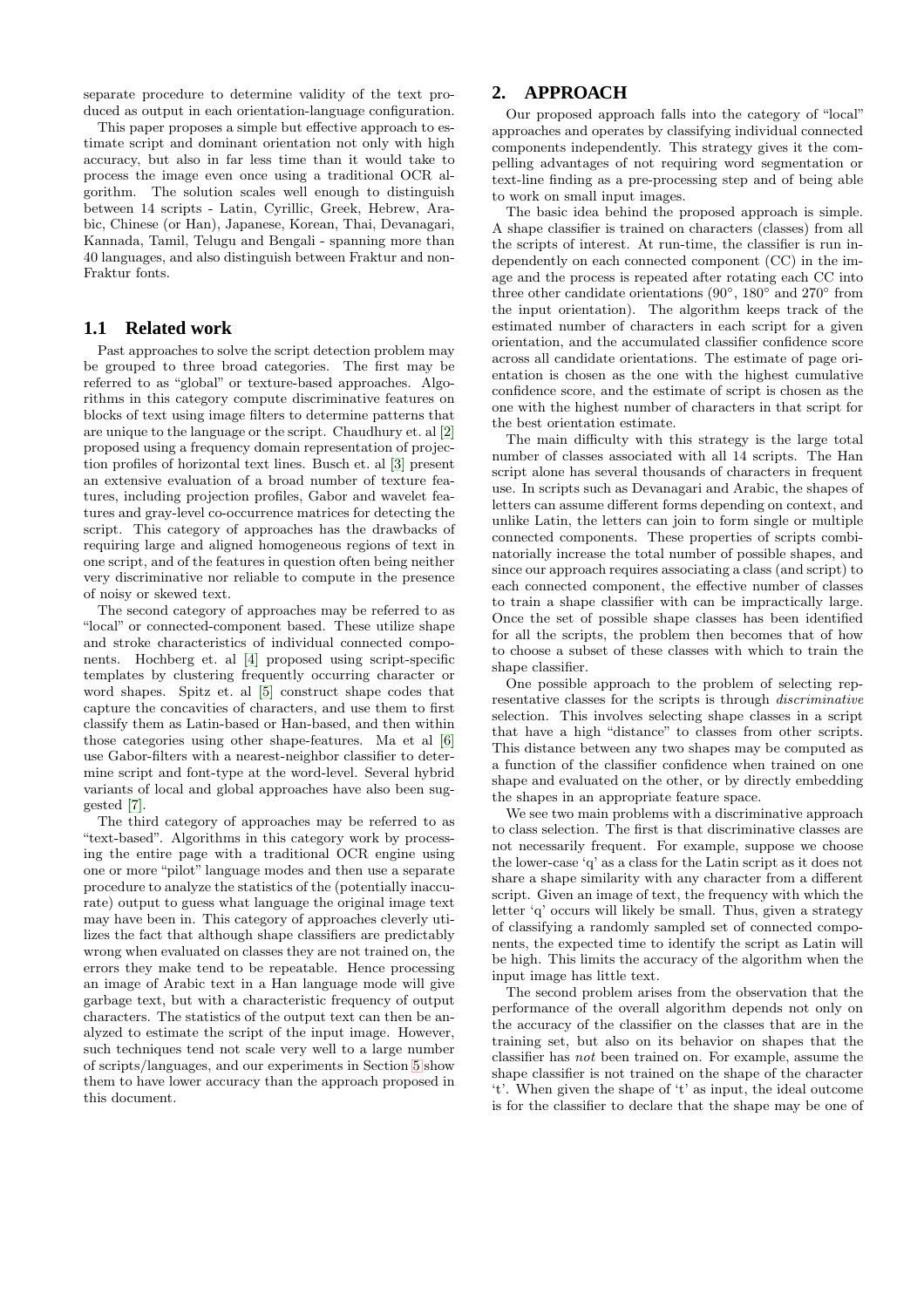any candidate script with equal probability. However this ideal outcome never occurs in practice, and the normal behavior for the would be to give the scripts unequal posterior probability. This bias naturally affects the estimate of script made by the algorithm overall.

So instead, we adopt an approach of generative class selection. This is done by ranking the classes in order of frequency and other statistics of interest, and then pruning this list by coverage. This approach is motivated by the following observations

- 1. The coverage graph of classes is often steep. This property is particularly true for scripts like Latin and Cyrillic, that share similarly shaped characters. Thus in practice, only a small number of shape classes need be chosen to represent such scripts.
- 2. Both of the previously mentioned problems with discriminative selection occur only in proportion to the frequency of occurrence of the classes that, respectively, are or are not in the training set. Choice of a shape class associated with frequently occurring characters in text reduces the expected time to identify its script. Similarly, the inability to recognize the shape of the letter 't', following the previous example, and the consequent assignment of poor posterior script probability estimates has an effect only in proportion to the natural frequency of occurrence of the letter 't' in text.

In Section [3,](#page-2-0) we detail the processes of identifying the shape classes associated with a given script and then generatively selecting a subset of these classes for training the Tesseract shape classifier. Section [4](#page-3-0) explains the algorithm at run-time when processing an image of text. Section [5](#page-4-0) then explains the dataset we use for testing the algorithm as well as an alternate approach that is also evaluated for comparison. We then conclude in Section [6](#page-5-0) with some general observations and directions for future work.

# <span id="page-2-0"></span>**3. TRAINING**

The intent of the Training stage is to prepare a specially trained classifier, which in our case is the static shape classifier used by the Tesseract OCR engine [\[8\]](#page-6-7). It takes as input a set of text corpora in the scripts that we are interested in, and gives as output for each script a set of classes and shapes to train the classifier on. This stage may be divided into three steps - candidate class creation, generative selection and classifier training.

## <span id="page-2-2"></span>**3.1 Candidate class creation**

The goal of this first step in training is to exhaustively identify a set of image shape primitives and associated text that collectively represent any body of text in that script. The resulting collection of shape-text pairs will form a candidate set of classes from which a subset will be later chosen to train the shape classifier with in subsequent steps.

Our strategy for this step is to use natural text in each script, as obtained from a text corpus crawled from the web, by rendering the text and isolating the connected components associated with the text in the rendered page. The text for each component is known from the rendering procedure, and the shapes of the text are easily obtained using a connected component extraction algorithm [\[9\]](#page-6-8). This gives



<span id="page-2-1"></span>Figure 2: Examples of word fragment extraction for (left-to-right) Kannada, Arabic, Latin and Bengali, illustrating different cases of character overlap and resulting fragment generation. See text for details.

a set of shape-text pairs and allows us to obtain relevant statistics from them for use in the subsequent selection step.

In more detail, our preferred implementation generates the candidate set by the following procedure that is performed for each script of interest:

1. Render words from a text corpus in the script to an image with variable degradation in one or more supported fonts using a standard rendering engine. Our implementation uses the International Components for Unicode (ICU) layout engine which provides support for a variety of non-Latin scripts, including Devanagari and Arabic, that have complex rendering rules. The degradation consists of varying levels of morphological erosion/dilation and noise addition, and is done to train the classifiers to be robust. This step yields a set of bounding boxes in reading-

order around each character in the image, along with the character associated with each box. Figure [2](#page-2-1) shows bounding boxes in blue around each rendered character for example words in Kannada, English, Arabic and Bengali scripts.

- 2. Process the image to find its connected components and order their bounding boxes (colored red in Figure [2\)](#page-2-1) in reading order. We use the existing Tesseract implementation to process the page in this step. The Tesseract pre-processor also groups together connected components based on a horizontal overlap criterion into nested lists of components termed blobs. This ensures, for instance, that the dot in the shape of lower-case 'i' is grouped together with the vertical stem of the 'i' and not potentially treated as a separate character. Figure [2](#page-2-1) shows bounding boxes in red around each obtained blob for the example words. This use of Tesseract during training, as opposed to only during classification, has the benefit of yielding groups of connected components and shapes in a manner that matches what would be obtained at run-time.
- 3. Align the two sequences of bounding boxes around the characters and bounding boxes around the blobs to form a set of word fragments. This alignment can be done greedily by testing overlap between the bounding boxes of each blob and character and forming clusters. By rendering one word at a time, the fragment boundaries can be ensured to not cross word boundaries, thus further simplifying the problem of alignment.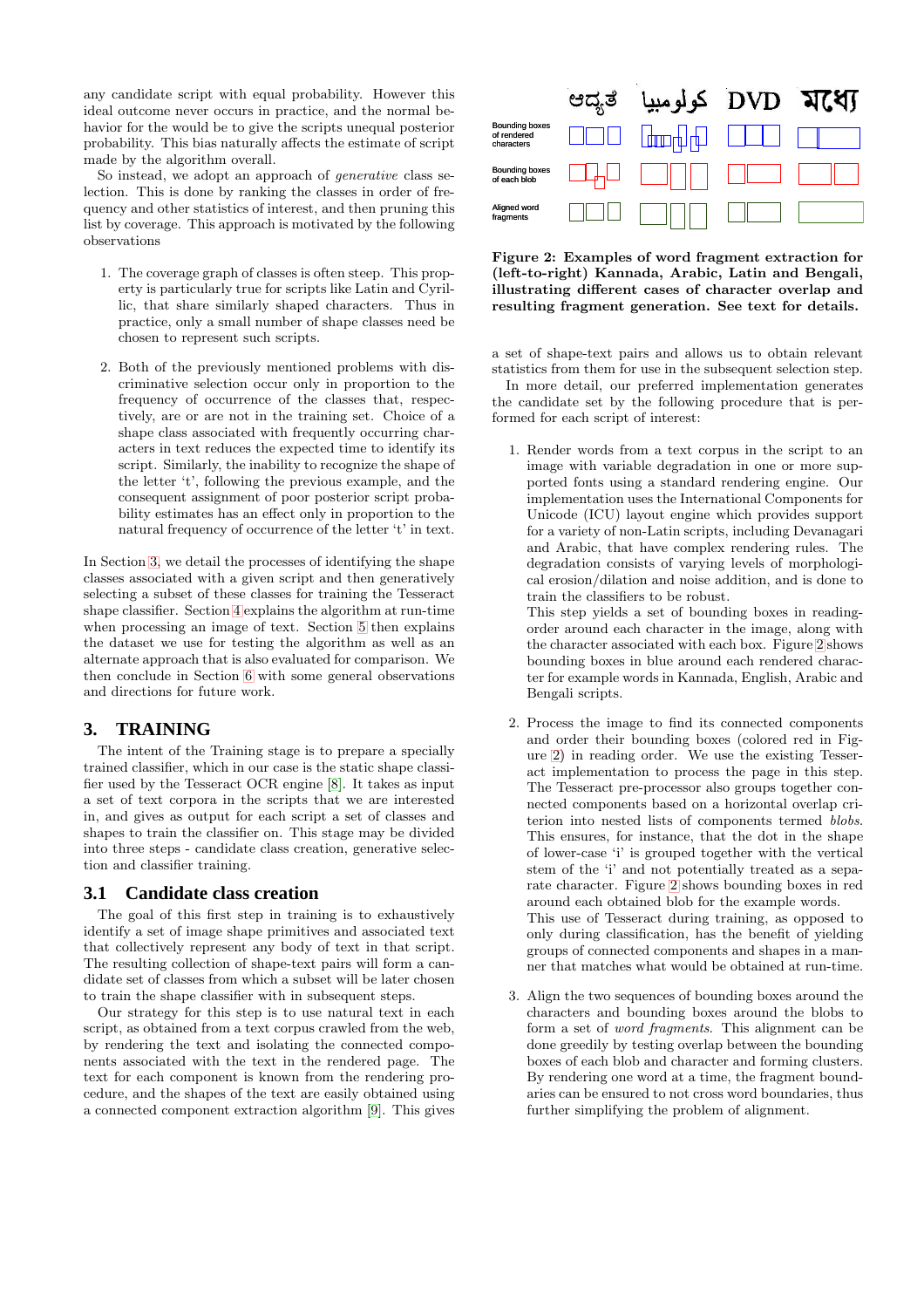# <mark>ಮ</mark>ತ್ತು ಹಾಗೂ ಉ ಸಂಪದ ಕನ್ನಡ ವ t <mark>ಸಂಪದದ</mark>ಲ್ಲಿ ಪ್ರತಿಕ್ರಿಯೆಗಳು ವಾ<mark>ರದ</mark> ಯ ಆದ್ಯತೆ ಒಂದು ಜಲಪೈಗುರಿ ನಿಯಮಾಪ

### <span id="page-3-1"></span>Figure 3: Portion of synthetically rendered training image for the Kannada script. Bounding boxes around word fragments selected for this script are shown colored in green.

Figure [2](#page-2-1) illustrates some possible scenarios for word fragment (shown as green boxes) generation in different scripts. The Kannada word has its second character consisting of two connected components that do not significantly overlap, whereas the Arabic characters combine to form connected components. While Latin characters do not normally combine, the example above happens to have two characters that overlap due to the chosen font and degradation level in the rendering. The second character in the Bengali word consists of two disjoint connected components, but its left component overlaps with the previous character resulting in a single word fragment consisting of two characters. Thus a fragment may consist of one or more characters and one or more blobs (or connected components).

4. Reject a fragment if it has an aspect ratio that exceeds a certain threshold, or has other indicators that it may be easily confused with other characters or non-text shapes. If a fragment is not rejected, keep track of the number of times it is seen in the input text corpus, the number of characters and connected components it represents, the text associated with it and the script of the text, the properties of the font used to render the fragment, and any other relevant statistics.

The resulting set of word fragments forms the candidate set of shape classes for the particular script. This step is then repeated for all scripts and for each font that supports the script to yield a set of fragments covering all scripts of interest. This marks the end of the candidate class identification stage and makes way for the next step of generative class selection.

### **3.2 Generative selection**

In this step, a representative subset of classes is selected from the previously formed candidate set. In our implementation, this is done by first ranking the fragments of each script in decreasing order of frequency of occurrence. If two fragments are within a margin of frequency, they are reranked in increasing order of the number of characters they represent, then by the connected components they contain and so on for any other statistics of interest. This re-ranking step gives a mild preference to fragments that have simple non-intricate shapes, as they tend to be more amenable to encoding and representation by the shape classifier.

The ordered set for each script s of interest is then pruned to the top  $x_s\%$  by total number of occurrences (coverage). The value of  $x_s$  controls the number of classes to learn for script s and may be varied independently per script to trade off processing time with classification error. Our implementation starts by setting the value of  $x_s$  to an equal low value, say 10%, for all scripts and then increasing the value for each script independently in steps until the classification error across all scripts for the trained fonts no longer decreases. Section [4](#page-3-0) details the steps performed at classification time. The end result of this step is a set of chosen word fragments for each script.

### **3.3 Shape classifier training**

The final step is to use the selected word fragments for training the shape classifier. Our implementation uses Tesseract's static character classifier which we outline in Section [4](#page-3-0) and is also detailed in [\[8\]](#page-6-7).

The input required to the train the classifier consists of an image of text, along with a set of image bounding box coordinates and associated character text for each character to train on. We generate this data using the list of word fragments pruned in the generative selection step. In the candidate class creation step (Section [3.1\)](#page-2-2) we keep track of the fragments contained in each word that is encountered in the text corpus. Words are then concatenated in decreasing order of frequency for each script-font pair until they collectively include all the fragments selected for the script. The selected words are then rendered in the font and the fragment bounding boxes are extracted using knowledge of the statistics (number of blobs and characters) for each fragment contained in the word. The bounding box coordinates of fragments that are included in the selected set of classes for the script are written to a file and later used along with the rendered image for training the character classifier.

The use of frequent previously seen words from the corpus in this manner has two benefits. First, it allows the character classifier to pick up side-information like character height in the context of frequently seen words. Second, the resulting box-image file pairs form very compact training data. Figure [3](#page-3-1) shows an example of the training image and fragment boxes corresponding to the Kannada script for the Kedage font.

Table [1](#page-4-1) lists the composition of the training classes used by script. The shape classifier is trained on a total number of 1808 classes and on one font per script. To not be confused by the occasional page containing large tables of numbers, the commonly used Indo-Arabic numerals are separately added to the set of training classes, and they are listed under the script name of "Common" in the table.

### <span id="page-3-0"></span>**4. CLASSIFICATION**

Before detailing the script and page orientation estimation algorithm at run-time, we give a brief overview of the internal feature representation and the form of the feature classifier used in Tesseract.

Tesseract's static character classifier uses two types of internal feature representation for each word fragment and two stages of classification [\[8\]](#page-6-7). The features used in the trained models are 4-dimensional  $((x, y)$  position, direction and length) segments of a polygonized outline, and the features of the unknown are 3-dimensional, obtained by breaking each segment into multiple unit-length fragments.

The first stage of classification, the class pruner, produces a short-list of classes using a technique similar to the idea of forgiving hashing [\[11\]](#page-6-9). The second stage of character clas-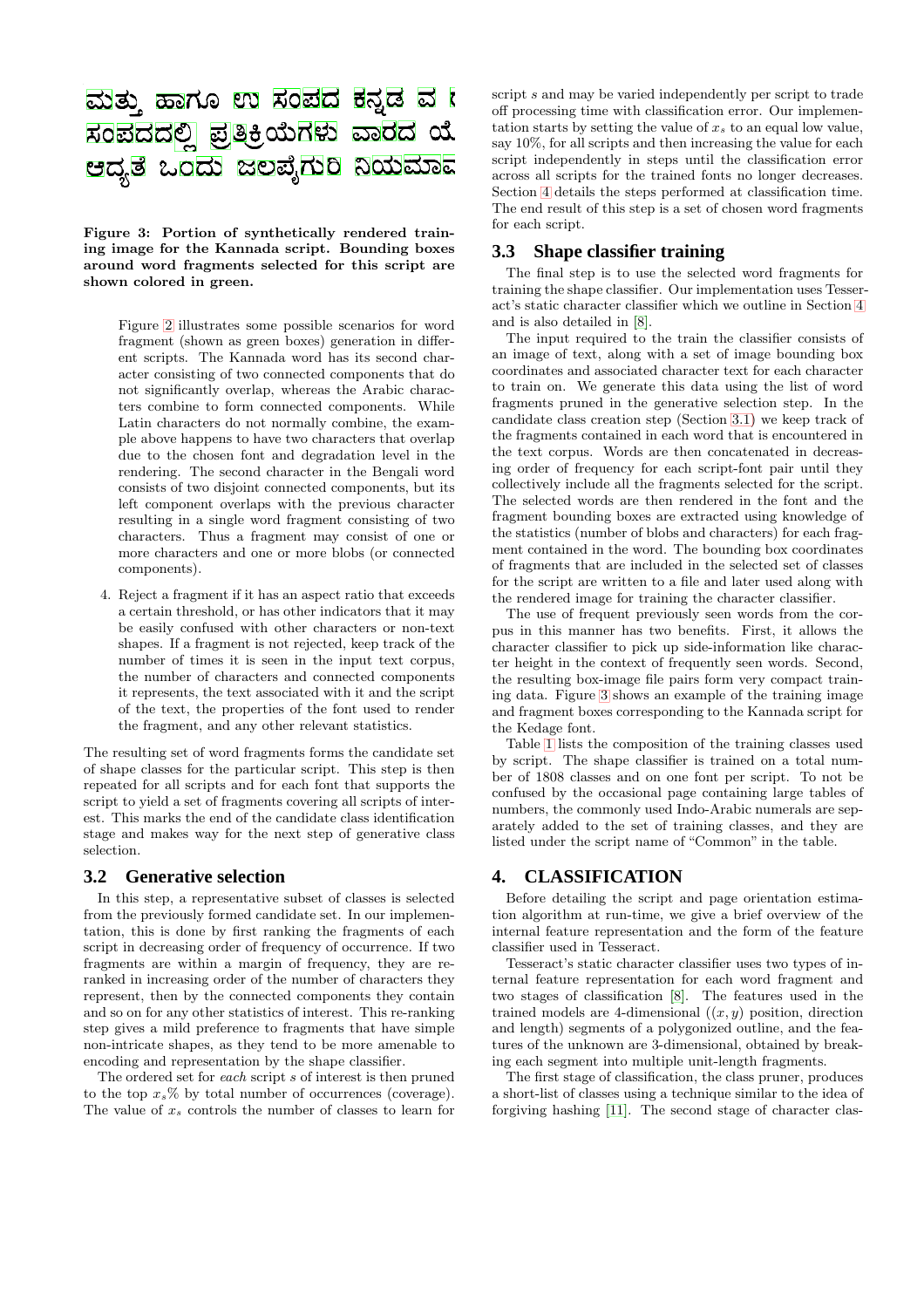| Script name | $\#\text{classes}$ | Coverage<br>$(x_s)$ |
|-------------|--------------------|---------------------|
| Arabic      | 200                | 60%                 |
| Bengali     | 101                | $30\%$              |
| Common      | 10                 | 100%                |
| Cyrillic    | 28                 | 90%                 |
| Devanagari  | 223                | 10%                 |
| Greek       | 7                  | 40%                 |
| Han         | 578                | 25\%                |
| Hangul      | 543                | 30%                 |
| Hebrew      | 10                 | 70%                 |
| Hiragana    | 28                 | 50%                 |
| Kannada     | 69                 | 60%                 |
| Katakana    | 68                 | 50%                 |
| Latin       | 30                 | 60%                 |
| Tamil       | 15                 | 20%                 |
| Telugu      | 84                 | 60%                 |
| Thai        | 14                 | $60\%$              |

<span id="page-4-1"></span>Table 1: Composition of the 1808 classes in the training set across scripts: Coverage values  $x_s$  reflect the cumulative frequency of occurrence of the selected classes over the set of fragments after filtering (Step [2a](#page-4-2) in Section [4\)](#page-3-0).

sification consists of matching the polygonal segments from training to those obtained from the outline of the unknown shape. Two segments are declared to match if they are proximal with respect to  $(x, y)$  position and angle. The distance between the two shapes is computed as a weighted average of the distance segments in the prototype shape are from the unknown shape, and vice versa. Although this second step can be computationally expensive, it is only performed on the classes in the short-list returned by the class pruner. The class with minimum shape distance from the unknown shape is noted, and the script of the text associated with the class is taken as the best estimate of the script of that shape. Fraktur is treated as a separate script, although it is detected using knowledge of the font properties associated with the trained class instead of the script of the associated text.

Given an image of a page as input, the procedure at runtime is as follows:

- 1. Binarize the image and segment it into connected components. Group connected components having significant horizontal overlap into blobs. Note that no line-finding algorithm or connected-component ordering procedure is required at this stage. However, depending on the type of input expected, an algorithm to find non-text regions [\[9,](#page-6-8) [10\]](#page-6-10) may be required as a pre-processing step prior to this in order to remove blobs incorrectly detected in those regions from consideration. This however is a common requirement for OCR in general and is not a limitation of the proposed algorithm.
- <span id="page-4-2"></span>2. For each blob from a randomly selected  $N$ -sized subset of all the blobs in the image:
	- (a) If the blob has an aspect ratio that exceeds a certain threshold, has height or width outside an acceptable range of values to consist of valid text

characters, or has other indicators that it may be easily confused with other characters or non-text shapes, reject it and continue.

- (b) Classify the blob and find the most likely script it belongs to. If the confidence score for the best estimate of this script is low, or is within some margin of the confidence of the next best estimate of the script, reject this blob and continue.
- (c) Accumulate the confidence score associated with the best estimate of the script to a total.
- <span id="page-4-3"></span>(d) If the font properties of the estimated class indicate that the unknown shape was rendered with a Fraktur font, increment the count of the "Fraktur" script by one. Otherwise look up the script of the estimated class, and increment the count for the script by 1.
- (e) Repeat [2a-](#page-4-2)[2d](#page-4-3) after rotating the connected component in the three other possible orientations  $(90^{\circ},$ 180<sup>°</sup> and 270<sup>°</sup> from the input orientation). The end result is four sets, one for each examined orientation, of counts for each script of interest along with an accumulated confidence score for that orientation.
- 3. Choose the orientation with the high total confidence score as the best estimate of the page orientation.
- 4. Choose the script that has the highest count for the estimated orientation.

Some scripts, such as Korean and Japanese are strictly pseudoscripts whose text consists of a combination of characters belonging to other "true" scripts. For example, Japanese exists as a combination of text in Katakana, Hiragana and Han scripts, and Korean exists as a combination of Hangul and Han.

We address the problem of identifying such pseudo-scripts by using fractional counts. In the event that the estimated script for an unknown shape is Han, the fact that the true script text may also be Korean or Japanese is taken into account by not only incrementing the count of the Han script by 1, but also incrementing the count of the Japanese and Korean scripts but by a smaller fraction. The optimal value of these fractions is estimated from analyzing the natural frequency of occurrence of Han symbols in Japanese and Korean from the text corpus of the two latter scripts. In our implementation, the weight of Han characters for the estimation of Japanese and Korean scripts are chosen as 0.2 and 0.6 respectively.

# <span id="page-4-0"></span>**5. EVALUATION AND EXPERIMENTAL RESULTS**

We evaluate the proposed algorithm on a dataset of 1846 multi-page documents obtained from scanning books in any of the 15 scripts (including Fraktur) in roughly equal proportions. Ground-truth for each document is available as a dominant orientation and a list of one or more scripts that the document contains. The algorithm is run on 10 randomly sampled pages of the document, and for a maximum of 250 blobs in each page. The confidence scores for orientation and script estimates are averaged across pages. This ensures that the estimate of the script is not biased by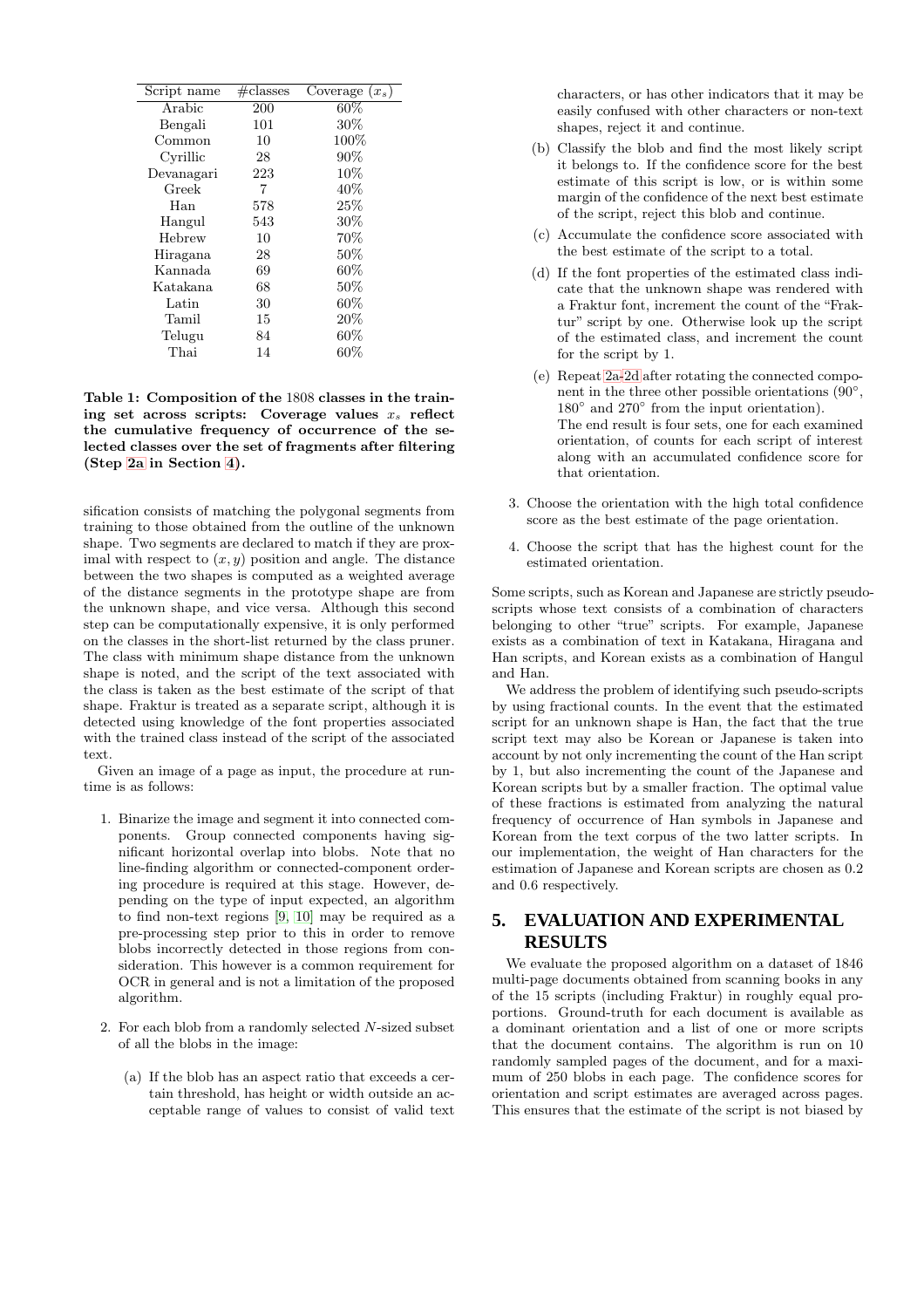|                 |               | ESTIMATED SCRIPT |        |        |        |        |        |       |       |       |       |       |        |        |        |              |
|-----------------|---------------|------------------|--------|--------|--------|--------|--------|-------|-------|-------|-------|-------|--------|--------|--------|--------------|
|                 |               | ara              | ben    | cyr    | dev    | frk    | gre    | han   | heb   | jpn   | kan   | kor   | lat    | $\tan$ | tel    | $_{\rm tha}$ |
|                 | ara           | 100.00           | 0.00   | 0.00   | 0.00   | 0.00   | 0.00   | 0.00  | 0.00  | 0.00  | 0.00  | 0.00  | 0.00   | 0.00   | 0.00   | 0.00         |
| SCRIPT<br>TRUTH | ben           | 0.00             | 100.00 | 0.00   | 0.00   | 0.00   | 0.00   | 0.00  | 0.00  | 0.00  | 0.00  | 0.00  | 0.00   | 0.00   | 0.00   | 0.00         |
|                 | cyr           | 0.00             | 0.00   | 100.00 | 0.00   | 0.00   | 0.00   | 0.00  | 0.00  | 0.00  | 0.00  | 0.00  | 0.00   | 0.00   | 0.00   | 0.00         |
|                 | dev           | 0.00             | 0.00   | 0.00   | 100.00 | 0.00   | 0.00   | 0.00  | 0.00  | 0.00  | 0.00  | 0.00  | 0.00   | 0.00   | 0.00   | 0.00         |
|                 | frk           | 0.00             | 0.00   | 0.00   | 0.00   | 100.00 | 0.00   | 0.00  | 0.00  | 0.00  | 0.00  | 0.00  | 0.00   | 0.00   | 0.00   | 0.00         |
|                 | gre           | 0.00             | 0.00   | 0.00   | 0.00   | 0.00   | 100.00 | 0.00  | 0.00  | 0.00  | 0.00  | 0.00  | 0.00   | 0.00   | 0.00   | 0.00         |
|                 | han           | 3.14             | 0.00   | 0.00   | 0.00   | 0.00   | 0.00   | 92.15 | 0.00  | 4.71  | 0.00  | 0.00  | 0.00   | 0.00   | 0.00   | 0.00         |
|                 | $_{\rm{heb}}$ | 2.01             | 0.00   | 0.00   | 0.00   | 0.00   | 0.00   | 0.00  | 97.99 | 0.00  | 0.00  | 0.00  | 0.00   | 0.00   | 0.00   | 0.00         |
|                 | jpn           | 0.00             | 0.00   | 1.03   | 0.00   | 0.00   | 0.00   | 4.12  | 0.00  | 94.85 | 0.00  | 0.00  | 0.00   | 0.00   | 0.00   | 0.00         |
|                 | kan           | 2.50             | 0.00   | 0.00   | 0.00   | 0.00   | 0.00   | 0.00  | 0.00  | 0.00  | 97.50 | 0.00  | 0.00   | 0.00   | 0.00   | 0.00         |
| GROUND-         | kor           | 0.00             | 0.00   | 0.00   | 0.00   | 0.00   | 0.00   | 0.00  | 0.00  | 3.12  | 0.00  | 96.88 | 0.00   | 0.00   | 0.00   | 0.00         |
|                 | lat           | 0.00             | 0.00   | 0.00   | 0.00   | 0.00   | 0.00   | 0.00  | 0.00  | 0.00  | 0.00  | 0.00  | 100.00 | 0.00   | 0.00   | 0.00         |
|                 | tam           | 0.95             | 0.00   | 0.00   | 0.00   | 0.00   | 0.00   | 0.00  | 0.00  | 0.00  | 0.00  | 0.00  | 0.00   | 99.05  | 0.00   | 0.00         |
|                 | tel           | 0.00             | 0.00   | 0.00   | 0.00   | 0.00   | 0.00   | 0.00  | 0.00  | 0.00  | 0.00  | 0.00  | 0.00   | 0.00   | 100.00 | 0.00         |
|                 | tha           | 0.00             | 0.00   | 0.00   | 0.00   | 0.00   | 0.00   | 0.00  | 0.00  | 1.01  | 0.00  | 0.00  | 0.00   | 0.00   | 0.00   | 98.99        |

<span id="page-5-1"></span>Table 2: Confusion matrix of script detection results on the 1846 document dataset: Values are of accuracy and are in units of percentage. Rows correspond to ground-truth script names and columns correspond to the estimated script names given by the codes: ara=Arabic, ben=Bengali, cyr=Cyrillic, dev=Devanagari, frk=Fraktur, gre=Greek, han=Han, heb=Hebrew, jpn=Japanese, kan=Kannada, kor=Korean, lat=Latin, tam=Tamil, tel=Telugu, tha=Thai.

pages containing prefaces or author forewords with dense text in, say, English (Latin) even though the document may predominantly be in a different script.

Script and page orientation detection are problems of categorical classification, and so the error metric of choice is the modified indicator function, which we define as 1 if the best estimate of script is not in the list of the ground-truth scripts, and 0 otherwise. Since our approach gives as output a list of scripts ordered by confidence score, one may consider additional metrics, both discrete and continuous in nature. For instance, a "top two error" metric may be defined as 1 if neither of the two scripts with the highest confidence scores are in the list of ground-truth scripts. For brevity, this paper only reports the errors from modified indicator function.

Over the 1846 document dataset, our experiments recorded an error rate of 0.2% in orientation and an error rate of 1.84% in script identification. We make use of no class priors, and all candidate scripts and orientations are treated identically and considered equally likely. Table [2](#page-5-1) shows the confusion matrix of ground-truth scripts and estimated scripts.

The time to process a page varies on the content of the page, and is often comparable to the time taken by the thresholding algorithm used in Tesseract. We have observed the time taken by the thresholder to be 0.3-1.2 seconds while the classifier, being time bounded by the maximum number of blobs it is allowed to process in a page, takes between 0.5-0.6 seconds.

#### *Comparison to a text-based language ID algorithm:*

We also compared the proposed algorithm to an alternate text-based approach. As outlined earlier in Section [1.1,](#page-1-0) the competing approach works by processing the whole page using an OCR engine trained in a pilot language and analyzing the statistics of the garbled output text. Our implementation of this approach processed each image with an OCR engine twice - first in a mode to recognize Latin characters

and the second time in a mode to recognize Han. The unigram statistics of the output text were analyzed in each case to determine the likelihood of the text being Latin-like, or some other family of scripts.

Since this category of approaches was not originally intended to handle non-upright orientation, we evaluated it against the proposed algorithm on a smaller set of multipage documents that all had upright orientation. We found the text-based approach to have an error rate of about 7.52% while the proposed approach had a lower error rate of 2.11%. The proposed approach was also about 6-10 times faster, owing largely to it not requiring any input image to be processed in entirety.

# <span id="page-5-0"></span>**6. CONCLUSIONS**

This paper proposed a simple yet effective algorithm to combine script and page orientation detection using the Tesseract shape classifier. There were many observations and design choices made that enabled the proposed approach to work well. One observation was that coverage distribution of shape classes in many scripts is steep, which allows a generative class selection scheme to work reasonably well using a small number of training classes. The design choices of using a "local" approach operating at the level of individual connected components and of interleaving the blob rotation and shape classification operations makes the overall algorithm efficient.

However, there are still several failure cases that need to be addressed. As may also be observed from the confusion matrix of Table [2,](#page-5-1) a significant number of classification errors are due to the Japanese script being mistaken as the Han script, or vice versa. This is a common source of errors for script detection algorithms in general and is largely due to the two scripts having many symbols in common.

Other failure cases are when documents contain degraded or handwritten text, or have unusual images or line drawings that are not removed from consideration in the pre